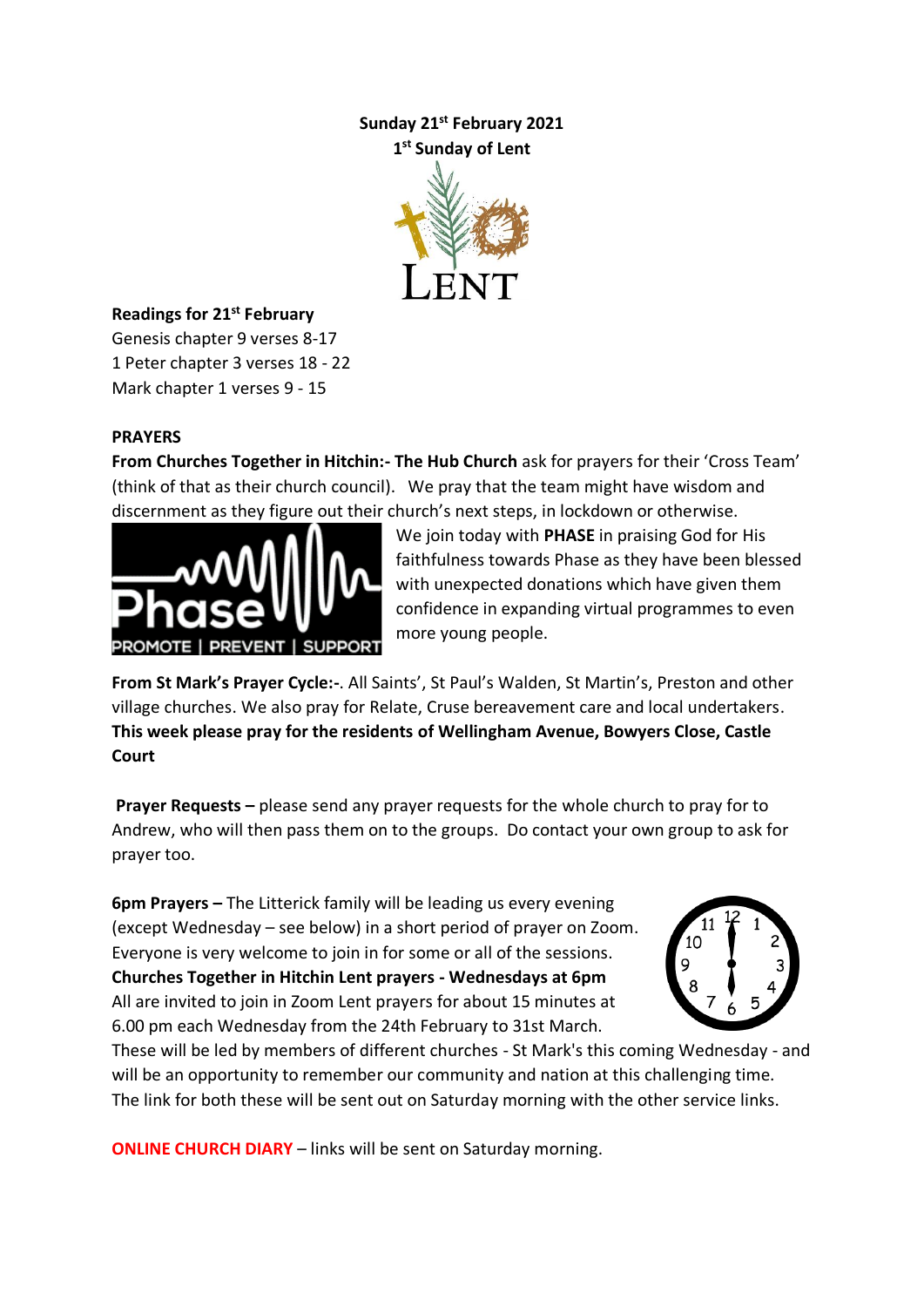**Sunday 21st February** – our **All-Age Service** will be on Zoom at 10am, and a **Service of the Word** will be on Youtube. **Monday 22nd February - Morning Prayer Reading & reflection** with John on Youtube **Wednesday 24th February – Online Morning Prayer** on Zoom at 9.15am. **Friday 26th February – Morning Prayer Reading & reflection** with Andrew on Youtube.

Next Sunday 28<sup>th</sup> February will be a Holy Communion Service livestreamed on Zoom and uploaded to Youtube for watching later.

*This week our friends without computers will receive a copy of the sermon which Tricia gave on Sunday 14th February.*

#### **CHURCH & COMMUNITY NEWS**



**St Mark's Talent Show on Friday 5th March at 6pm –** thank you to everyone who has volunteered to take part. Please can you record your act using your phone, landscape mode, and then send the file to Nick using [www.wetransfer.com](http://www.wetransfer.com/) (a free file transferring service). They need to be with Nick by **Sunday 28th February** at the

latest - [nick.smith@stmarks-hitchin.org.uk](mailto:nick.smith@stmarks-hitchin.org.uk)

Everyone is very welcome to join on Zoom, details for joining will be sent out next week.

**Thank you** - my sincere thanks to everyone for your prayers and loving support, as well as for the beautifully accepting way you allowed me to preach last Sunday. To be upheld in that way was humbling and uplifting. With love, Tricia.

## **St Mark's Lent Appeal 2021 - Jerusalem Princess Basma Centre**

The Basma Centre was established on the Mount of Olives in 1965 as a home for Palestinian

children with physical disabilities. Over the years, managed by the Anglican Episcopal Church in Jerusalem, it has developed its work to provide care for autistic children and their families. It has an inclusive school and a range of family support projects involving physiotherapy, help with speech and language, capacity building and job creation. In recent years, a lot of the work has been done through outreach centres in East Jerusalem, the West Bank and Gaza, and it has been an



internationally recognised beacon of hope for many. More about its great work can be found on [About Us | The Jerusalem Princess Basma Centre \(basma-centre.org\)](https://emea01.safelinks.protection.outlook.com/?url=http%3A%2F%2Fwww.basma-centre.org%2Fabout-us%2F&data=04%7C01%7C%7C14def3d994d94878d10e08d8cac7e6fc%7C84df9e7fe9f640afb435aaaaaaaaaaaa%7C1%7C0%7C637482307207329887%7CUnknown%7CTWFpbGZsb3d8eyJWIjoiMC4wLjAwMDAiLCJQIjoiV2luMzIiLCJBTiI6Ik1haWwiLCJXVCI6Mn0%3D%7C1000&sdata=%2BYlzUmYrk0C9%2FT1a3mwEai8kNsQz7%2FM4SrMt%2FGJGKg4%3D&reserved=0)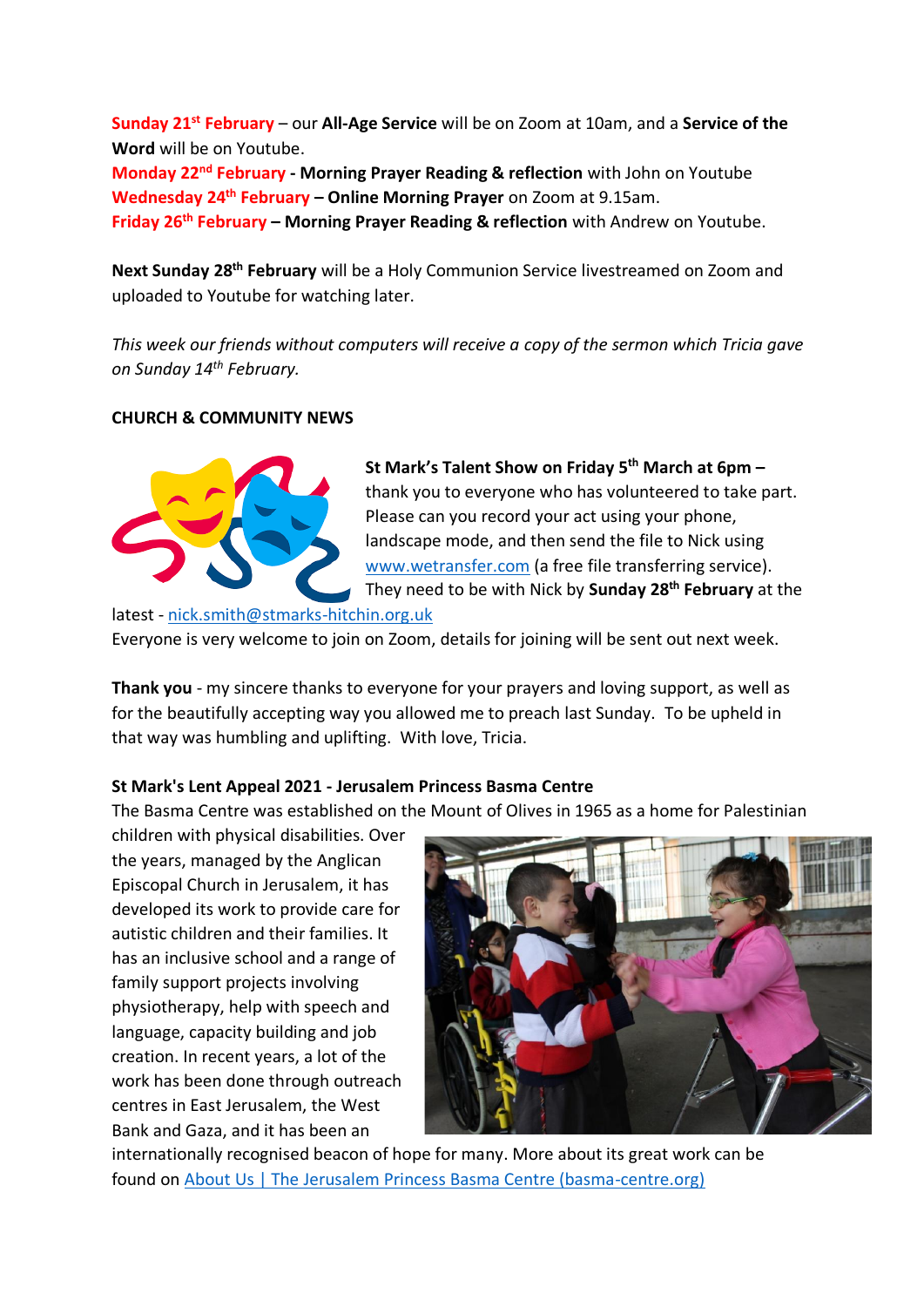

Inevitably, Covid-19 has had a major effect on how the Basma Centre operates. For a time, its projects had to close but now it is developing imaginative new ways of reaching families through virtual therapy packages and careful personal contacts. To help in this, it has launched an appeal for better IT systems and PPE for staff - and this is what St Mark's is being asked to support in our Lent Appeal.

As last year (the Olive Tree Project), we are doing so via the UK charity, Embrace the Middle East, which has prepared the following link to tell us more:

[Coping with Disability and Covid-19 in the West Bank](https://emea01.safelinks.protection.outlook.com/?url=https%3A%2F%2Fembraceme.org%2Fblog%2Fdisability-and-covid-19&data=04%7C01%7C%7C14def3d994d94878d10e08d8cac7e6fc%7C84df9e7fe9f640afb435aaaaaaaaaaaa%7C1%7C0%7C637482307207329887%7CUnknown%7CTWFpbGZsb3d8eyJWIjoiMC4wLjAwMDAiLCJQIjoiV2luMzIiLCJBTiI6Ik1haWwiLCJXVCI6Mn0%3D%7C1000&sdata=KTMckm4JMyBE6I7D44wYmaV7yySWA0niwIHkLoMtJQU%3D&reserved=0) — Embrace the Middle East [\(embraceme.org\)](https://emea01.safelinks.protection.outlook.com/?url=https%3A%2F%2Fembraceme.org%2Fblog%2Fdisability-and-covid-19&data=04%7C01%7C%7C14def3d994d94878d10e08d8cac7e6fc%7C84df9e7fe9f640afb435aaaaaaaaaaaa%7C1%7C0%7C637482307207329887%7CUnknown%7CTWFpbGZsb3d8eyJWIjoiMC4wLjAwMDAiLCJQIjoiV2luMzIiLCJBTiI6Ik1haWwiLCJXVCI6Mn0%3D%7C1000&sdata=KTMckm4JMyBE6I7D44wYmaV7yySWA0niwIHkLoMtJQU%3D&reserved=0)

To donate, you can give by cash or cheque, payable to St Mark's Church (contact [admin@stmarks-hitchin.org.uk](mailto:admin@stmarks-hitchin.org.uk) and we will get an Appeal envelope to you). Please return your envelopes to John and Helen or to Maggie.

To give online, go to St Mark's website, [http://www.stmarks-hitchin.org.uk,](http://www.stmarks-hitchin.org.uk/) click on the orange Donate button, and select "Lent 2021-Basma" from the fund drop-down menu. Please try to get your donations in by Easter. The online fund will close off on 6 April.

Many thanks in advance for your generous support. John Richardson, on behalf of the St Mark's Mission Giving team



**Sing-along leaders needed** – The Howard Garden Day Centre in Letchworth is looking for someone to come in occasionally and lead a singalong session, for about 20-25 minutes. The centre is for older and vulnerable adults from Letchworth and Hitchin, and they come in for a cooked lunch

and a bit of social contact. They sometimes have a quiz, or some gentle exercise, and also enjoy singing some of the old favourites. For more information contact Maggie (who works there as the cook!) on [admin@stmarks-hitchin.org.uk](mailto:admin@stmarks-hitchin.org.uk)

**Printer cartridge – free to a good home!** Deena has a Canon Pixma 510 Black & 511 Colour cartridge which is no longer needed. Please contact her if it will fit your printer via [admin@stmarks-hitchin.org.uk](mailto:admin@stmarks-hitchin.org.uk)

**Real Easter Eggs** from the Meaningful Chocolate Company. These are made from delicious Fairtrade chocolate, with a booklet containing the story of the first Easter. They are palm oil